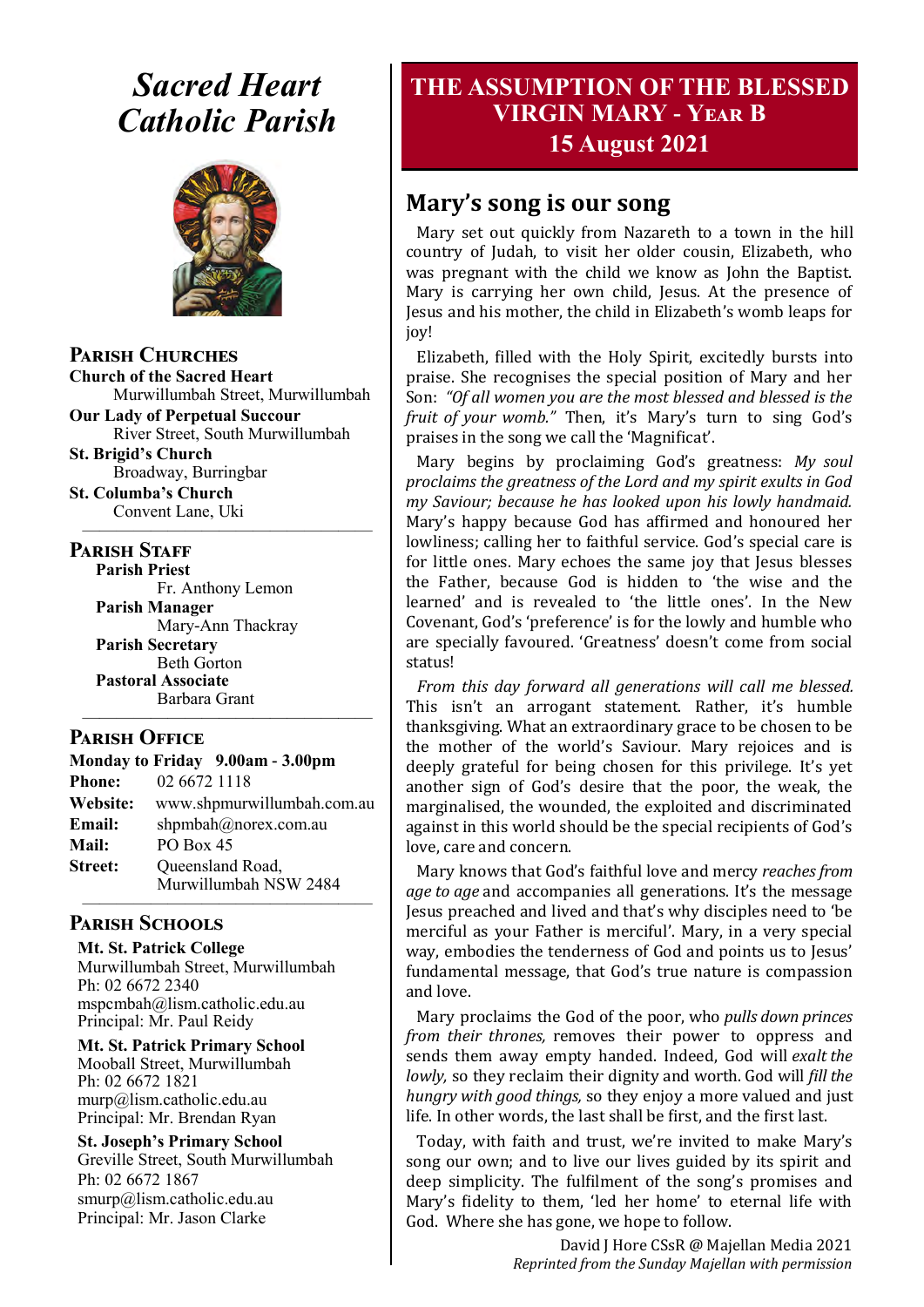# This week in the Parish  $15 - 22$  August

| Sunday 15    | ASSUMPTION of the BLESSED VIRGIN MARY<br>8:00 am - Mass<br>10:00 am - Mass<br>12 noon - Baptisms     |
|--------------|------------------------------------------------------------------------------------------------------|
| Tuesday 17   | 5:30 pm - Mass                                                                                       |
| Wednesday 18 | 10:00 am - Parish Men's Group (see note below)<br>5:30 pm - Mass                                     |
| Thursday 19  | 8:15 am - Mass<br>9:00 am - Legion of Mary - South Meeting Room<br>5:30 pm - Finance Council Meeting |
| Friday 20    | 12:00 pm - Mass<br>12:00 pm—Catholic Women's Group (see note below)                                  |
| Saturday 21  | 6:00 pm - Vigil Mass                                                                                 |
| Sunday 22    | 21st SUNDAY IN ORDINARY TIME - YEAR B<br>NATIONAL DAY OF PRAYER<br>8:00 am - Mass<br>10:00 am - Mass |



#### **Seating in the Church**

Please remember to turn over the small **'Please Sit Here'** card where you sit in the church during Mass. This tells the volunteer cleaners where someone has been sitting during Mass.

#### **Reconciliation**

Saturday : 5.30pm - 5.50pm Sunday: 7.30am - 7.50am

### **Please Pray For**

**Recently Deceased:** Phil Marshall, Carolyn Zambelli, Theresa Orodani

**Anniversaries:** Bonnie Egan, Mavis Leslight, David Gorton, Sr Teresa Joan Fitzgerald, Margaret Guinea, Dominic Guinea, Theresa Palmer **Those Who Are Sick:** James Wallace

#### *Readings for today and next Sunday:*  **ASSUMPTION OF THE BLESSED VIRGIN MARY - Year B**

Apoc 11:19, 12:1-6, 10; 1 Cor 15:20-26; Lk 1:39-56

**21st SUNDAY IN ORDINARY TIME - Year B**  Joshua 24:1-2, 15-18; Eph 5:21-32; Jn 6:60-69

#### **Reading Roster**

**21/22 August - 21st Sunday in Ord Time - Yr B 6pm Vigil:** Margaret Reynolds **Sunday 8am:** Maree Coley **Sunday 10am:** Barbara Cook

This weekend Fr Anthony will be using Preface of The Assumption and Eucharistic Prayer II.

#### **Wednesday Word**

Limited copies of Wednesday Word, with this weekend's readings, are available for you in the Church.

#### **Acknowledgement of Country**

**BAPTISM**: Please welcome **Khloe May Joy Hawkins** to our faith community



#### **SACRAMENT OF CONFIRMATION**

**Confirmation Parent Meeting** Tuesday 5 October - 6.30pm Sacred Heart Church *Children in Year 3 or older are eligible to make their Confirmation*

> **Retreat Day** Wednesday 3 November

**Sacrament of Confirmation** Wednesday 3 November

#### **Catholic Men's Group**

Morning Tea | Wed 18 August | 10:00 am Murwillumbah Services Club Enquiries: Alex Lever 0458 817 021

**All Men Are Welcome** *(wearing of masks is mandatory)*

#### **Catholic Women's Group**

Lunch | Friday 20 August | 12 noon Murwillumbah Services Club Enquiries: Helen Larkin 6672 5647 | Barbara Cook 6672 3377

**All Ladies Are Welcome**

*We would like to acknowledge the Bundjalung people who are the Traditional Owners of this land on which we gather and pray today. We pay our respects to the Elders past, present and emerging, and extend that respect to other Aboriginal and Torres Strait Islander people past, present and emerging.*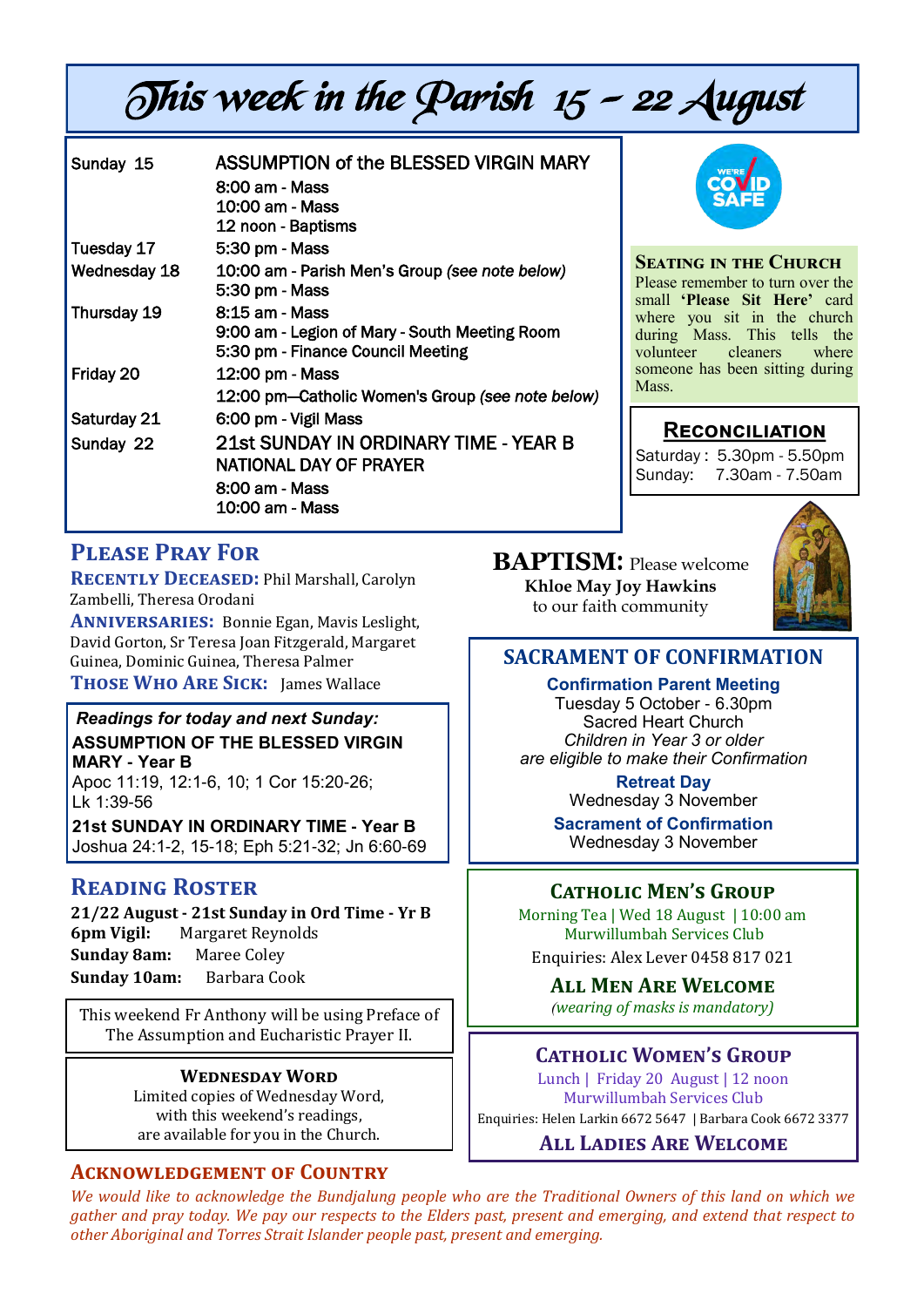

## **The Feast of the Assumption of the Blessed Virgin Mary Sunday 15th August**

Sunday, 15 August the Church celebrates the Feast Day of the Assumption of Our Lady when according to our faith, the Holy Mother, "having completed her course of her earthly life, was assumed body and soul into heavenly glory".

Although defined as an article of faith by Pope Pius XII just over half a century ago, the Assumption of Our Lady into heaven has been accepted from back to the earliest of Christian times.

The Assumption signals the end of Mary's earthly life and marks her return to heaven to be reunited with Jesus. While the bodies of both Jesus and Mary are now in heaven, there is a difference between the Assumption and the Resurrection. Where Jesus arose from the tomb and ascended into heaven by his own power, Mary's body was taken up to heaven by the power of her Son.

For this reason we use different words to describe each event. One is the Ascension of Christ and the other, the Assumption of Mary.

#### **Ready To Teach?**

**Ready To Teach** is a mentor based program designed to provide the best possible preparation for your teaching career. Benefits are:

- ◆ Be mentored by an accomplished teacher
- Further develop your teaching skills
- Benefit from 3 weeks of paid employment
- Prepare for employment opportunities

 Experience working life in a Catholic school Apply today: https://lism.catholic.edu.au/ready-to-teach -program Brochures available in Church today!

> AUSTRALIA **PRAYS**

**Sunday 22 August 2021**

THE CHURCH TOGETHER IN PRAYER **'LORD HAVE MERCY'**

"OUR EYES LOOK TO THE LORD OUR GOD TILL HE SHOWS US HIS MERCY" - Ps. 123:2 WE ARE DRAWN TOGETHER TO PRAY GIVEN THE CURRENT LEVEL OF NEED NAD DISTRESS CAUSED BY COVID-19

ALSO: NIGHTLY PRAYER CALLS 16-21 AUGUST REGISTER FOR ZOOM LINK + DAILY DEVOTIONS AT: NATIONALDAYOFPRAYER.ORG.AU/LORDHAVEMERCY

**All generations will call me blessed, for he who is mighty has done great things for me.** *—Luke 1:48-49*



#### **INVITATION TO ALL WHO WOULD LIKE TO KNOW ABOUT The Catholic Faith**

#### **RCIA –A Journey in Faith**

Since Jesus invited His first followers to "Come, follow me", the image of journey has been used to describe Christian discipleship.

**The Right of Christian Initiation of Adults - RCIA** programme provides a setting where the Catholic faith can be explored and the journey of faith can be celebrated within the local Church community.

The RCIA Programme begins with an Enquiry Night to assist:

- Those who might be considering joining our Catholic community.
- Those who would like to know more about the RCIA programme.
- Those parishioners who are interested in supporting our candidates.
- Those who wish to know more about their Faith.

If you are interested to learn more about the Catholic Faith, please phone Barbara at the Parish Office 6672 1118 or email at shpmbah@norex.com.au